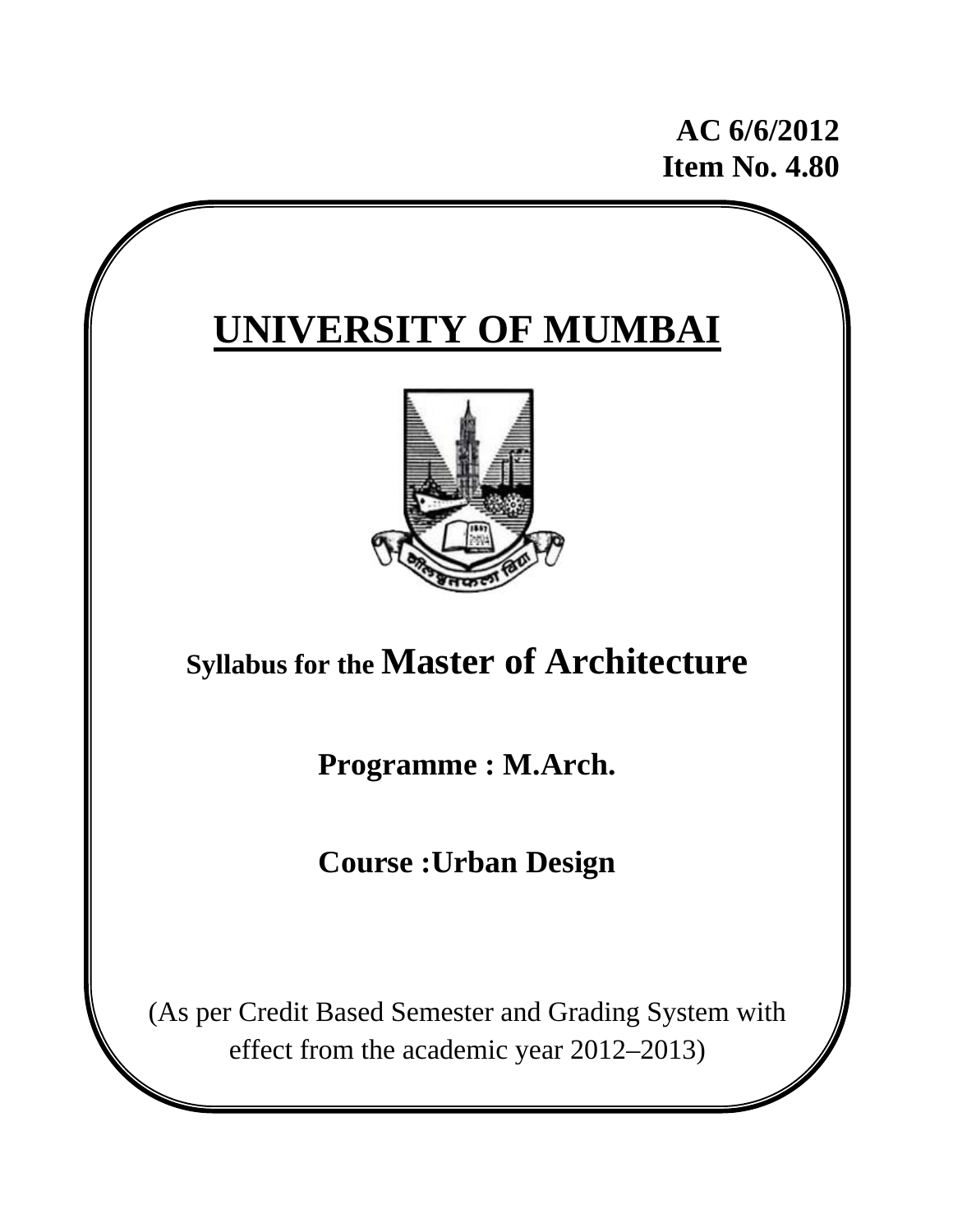#### **MASTER'S DEGREE IN URBAN DESIGN**

#### PREAMBLE

It is proposed to offer a regular M. Arch postgraduate course in Urban Design of two‐year duration open to students with B.Arch. qualifications or equivalent recognized qualifications. This course is designed to enhance the skills of town planners, architects, surveyors, historians, geographers and others interested or involved in the urban design projects. The course will commence from the academic year 2001. Main themes of this course are as follows: Urban regeneration and community development Quality in the built environment Landscape planning and conservation Heritage and conservation Objectives of Urban Design Course are as follows: 1] to attain a fundamental understanding of large‐scale design in a hand‐on manner 2] to define and analyze current urban design issues. 3] to develop vital and sustainable urban design concepts, programs, policies and plans 4] to develop successful strategies for the implementation of urban design initiatives 5] to judge the performance of urban design projects, policies and processes 6] to work successfully with communities and public and private planning institutions 7] to develop research skills and enhance knowledge in the field in innovative ways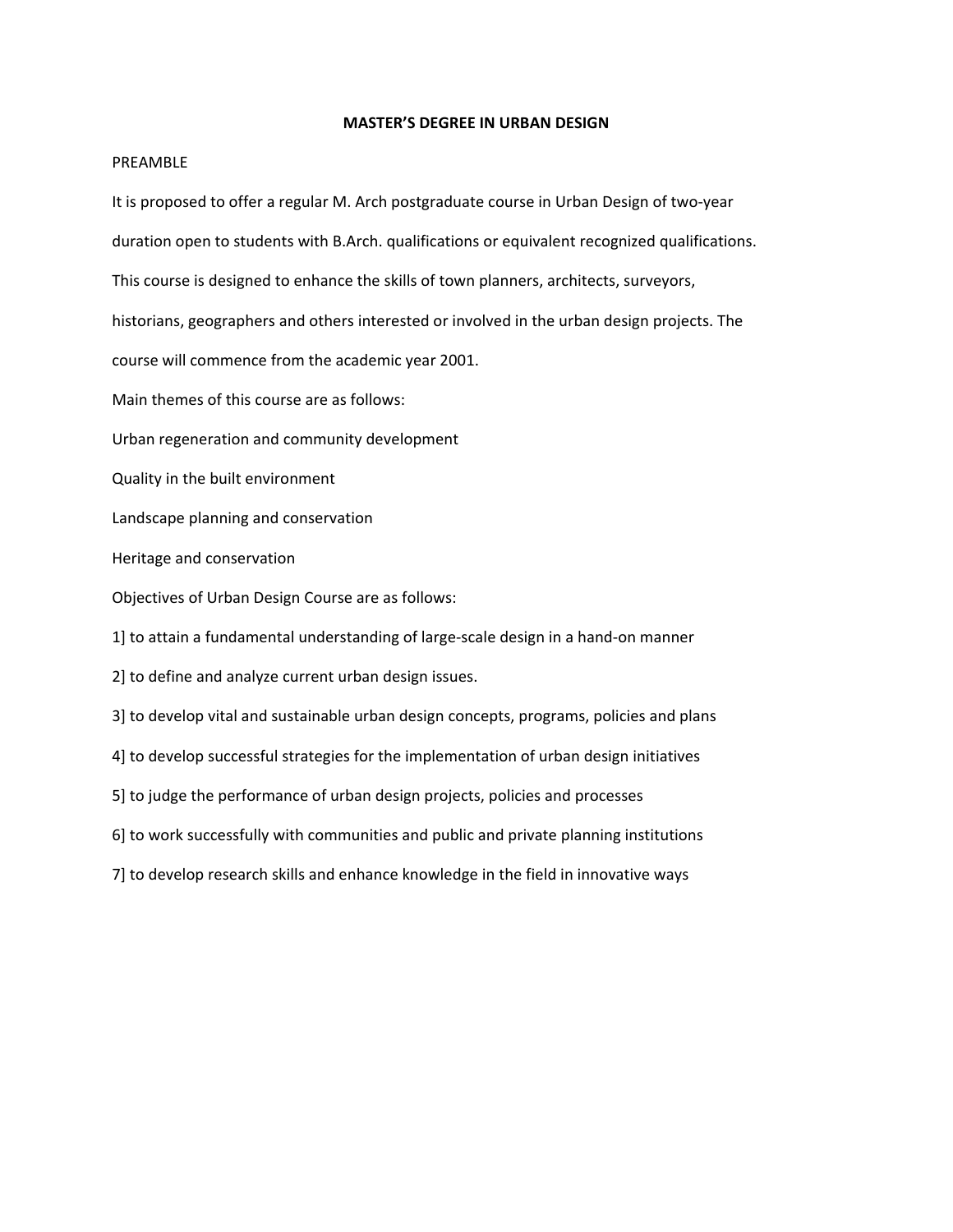# Semester wise scheme of examinations for Master of Architecture (M. Arch.)Urban Design

| <b>EXAM CONDUCTED BY COLLEGE</b>   | <b>TEACHING SCHEME</b> |                |                |                |  |
|------------------------------------|------------------------|----------------|----------------|----------------|--|
| Semester I                         | lecture                | Studio         | total          | Credits        |  |
| Urban Design History,              | $\overline{2}$         | $-$            | $\overline{2}$ | $\overline{2}$ |  |
| Theory, and Criticism              |                        |                |                |                |  |
| Methods of Urban Design            | $\overline{2}$         |                | $\overline{2}$ | $\overline{2}$ |  |
| Planning Procedure                 | 3                      |                | 3              | $\overline{3}$ |  |
| Housing and Urban Sociology        | 3                      |                | 3              | $\overline{3}$ |  |
| Computer Programming and           | $\overline{2}$         |                | $\overline{2}$ | $\overline{2}$ |  |
| Information systems                |                        |                |                |                |  |
| Landscape Design and Urban Ecology | $\overline{2}$         | $\overline{2}$ | $\overline{4}$ | $\overline{4}$ |  |
| Design Studio I                    |                        | 12             | 12             | 12             |  |
|                                    | 14                     | 14             | 28             | 28             |  |
|                                    |                        |                |                |                |  |

SCHEME OF EXAMINATION SEMESTER I

|                         | <b>Examination Scheme</b> |                |               |       |  |  |
|-------------------------|---------------------------|----------------|---------------|-------|--|--|
|                         | Theory<br>(paper)         | Sessional work |               |       |  |  |
| <b>SEMESTER I</b>       |                           | Internal       | External viva | Total |  |  |
|                         |                           |                |               |       |  |  |
| Urban Design History,   | 50                        | 50             |               | 100   |  |  |
| Theor, and Criticism    |                           |                |               |       |  |  |
| Methods of Urban Design | 50                        | 50             |               | 100   |  |  |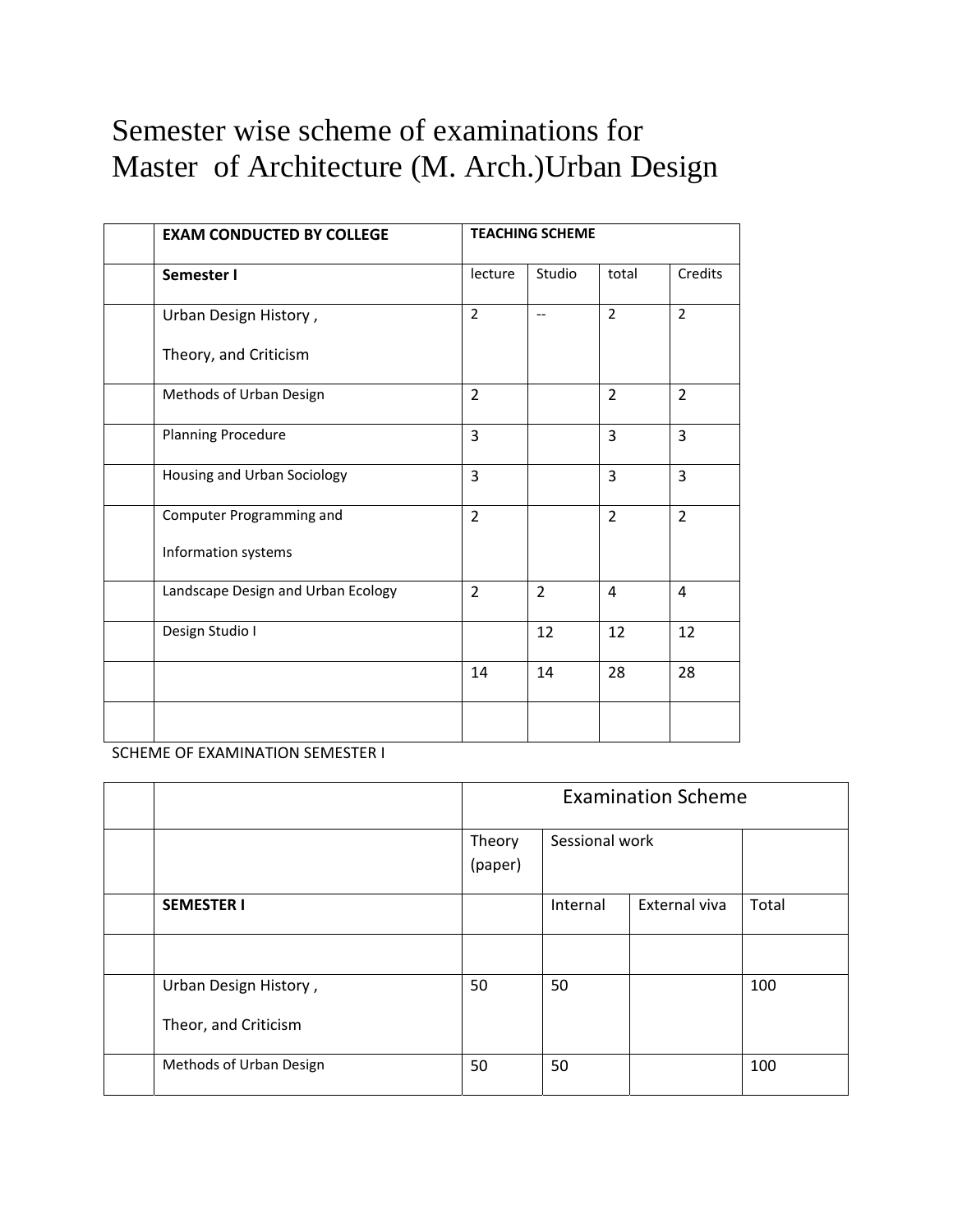| <b>Planning Procedure</b>          | 50  | 50      | 100  |
|------------------------------------|-----|---------|------|
| Housing and Urban Sociology        | 50  | 50      | 100  |
| Computer Programming and           |     | 100     | 100  |
| Information systems                |     |         |      |
| Landscape Design and Urban Ecology |     | 50      | 50   |
| Design Studio I                    |     | 300+150 | 450  |
| <b>TOTAL</b>                       | 200 | 800     | 1000 |

# **SEMESTER I**

# **URBAN DESIGN HISTORY, THEORY AND CRITICISM**

### Marks (100) Hrs/Week –2

The unit explores the evolution of ideas and principles of Urban Design by centering on the relationship between societal change and the formal organization of the urban environment .Historical, theoretical and critical lines of arguments will be pursued by examining urban places and spaces in their making, use and change, ranging from early civilizations to the present.

A review of the history and heritage of human settlements in India from ancient times to date. A critical examination of current trends in contemporary architecture and planning in India.

#### **METHODS OF URBAN DESIGN**

Marks (100) Hrs/Week –2

The unit conveys concepts and methods of inquiry that are useful for urban design discourse and reflective practice, aiming at better environmental programming and design. It will explore ways of telling, sensing, noting, enquiring, conceiving, briefing and guiding in UrbanDesign. Planning Practice in India- An overview

Survey Research Process: primary and secondary sources of data, techniques of data collection, analyzing and presenting physical and socio-economic data, questionnaire design, administration of field survey as:-

Methods of identifying urban and regional problems, setting of goals, objectives and priorities. Performance standards, spatial standards and standards for utilities. Classification of regions, regionalization and deliberation technique for various types of regions. Cluster and factor analysis methods.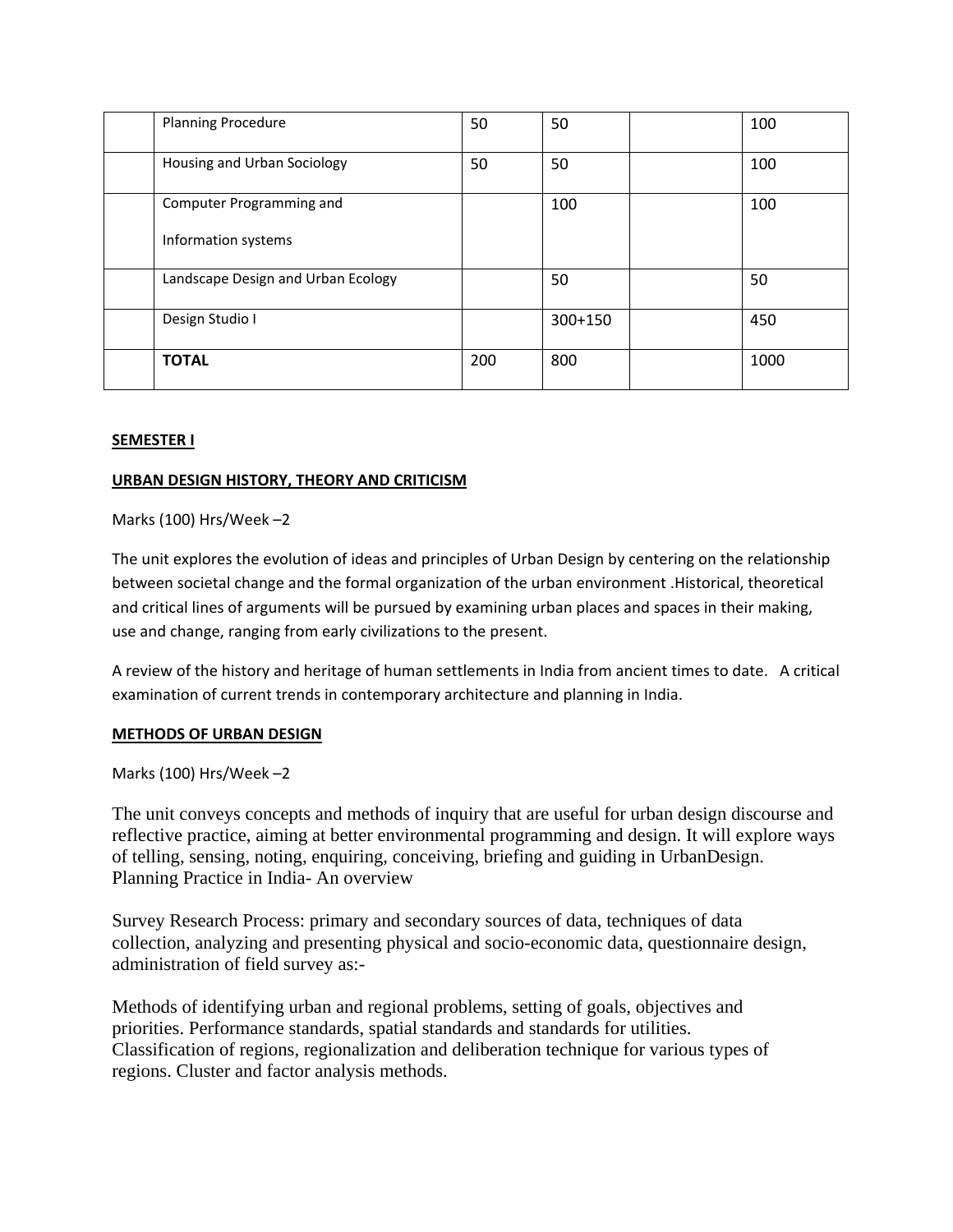Analysis for understanding structure of urban areas, land value and density patterns,

locational attributes of activity areas and locational dimensions of population groups. Forces

of concentration and disposal. Social Area Analysis. Time series analysis.

#### **PLANNING PROCEDURES**

Marks (100) Hrs/Week –3

Students will gain.

a] knowledge of institutional and procedural context, which is essential for planning practice.

b] skills in the formulation of planning controls and assessment of development proposals.

c] an understanding of techniques, which are essential for effective community consultationand

d] competence in the development and communication of planning arguments

The assignments require a demonstration of the student's ability to interpret documents, use case materials to develop reasoned arguments for planned intervention and prepare concise and coherent planning documents.

#### **HOUSING AND URBAN SOCIOLOGY**

Marks (100) Hrs/Week –3

Socio-economic base for planning and population studies

Social aspects of urbanization, housing and community development in India. The implications and limitations of neighborhood planning as a sociological concept in the Indian context. Crime, delinquency and contemporary housing concepts. Crime, delinquency and obsolescence in urban areas as studies in urban anthropology.

Housing design and standards in the context of comprehensive socio-economic and physical planning.

Influence of socio-economic, climate, physiological, technological and traditional factors in the design of developing units, clusters and housing layouts.

Design consideration in economic housing for developing countries-site and services and incremental housing programs.

A comparative study of housing design and performance standards in India and Western countries with specific reference to dwelling units' density standards, community facilities, service and open spaces.

Selected case studies for a critical assessment of current housing development in the city.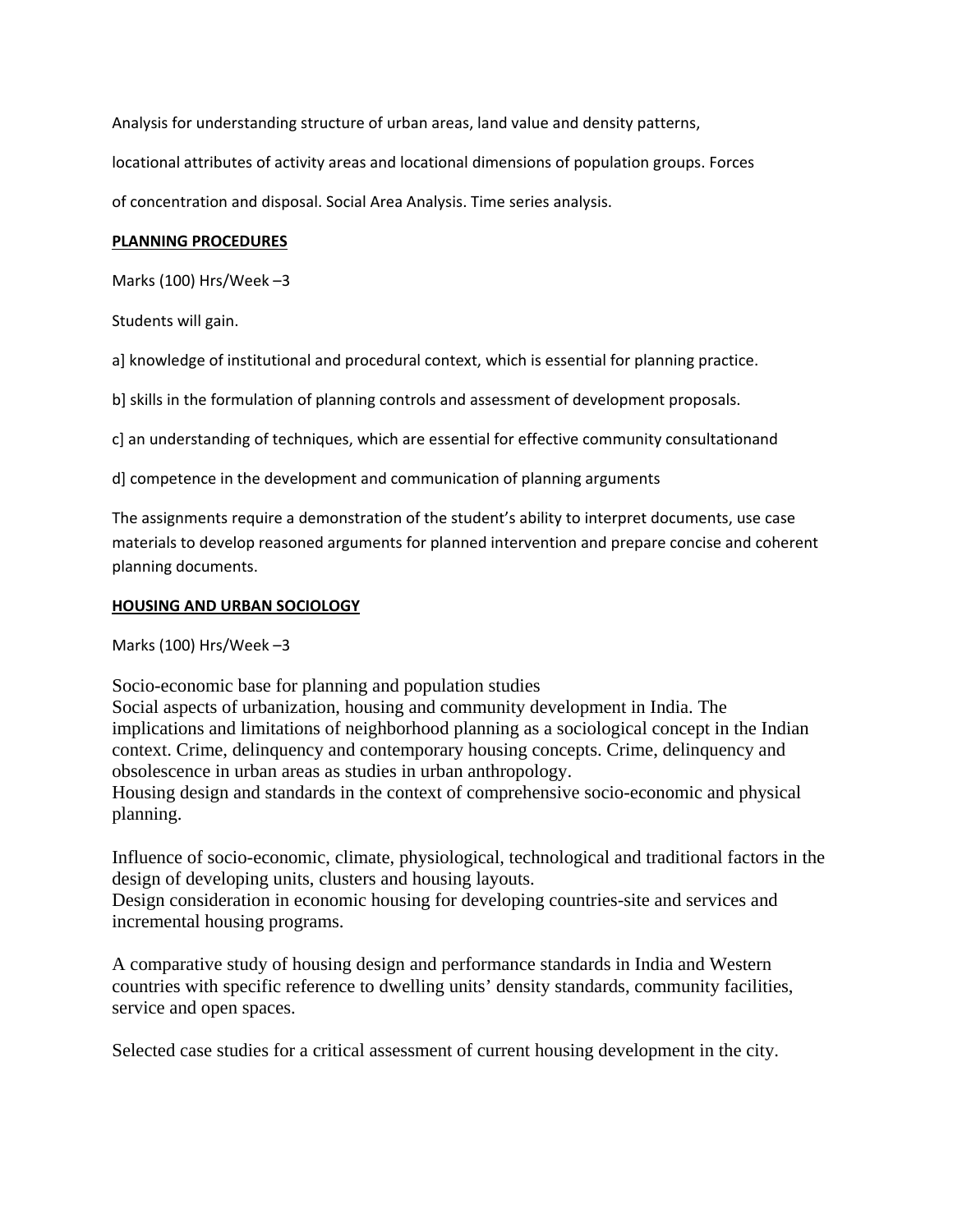### **COMPUTER PROGRAMMING AND INFORMATION SYSTEMS**

Marks (100) Hrs/Week  $-2$ 

Introduction to computers, concept of data management, flow‐chart, introduction of

programming languages. Application of computer in planning.

Application software's related to planning.

Following software is required for conducting this course.

[i] SPSS / PCT

[ii] Project management software

[iii] CPM/ PERT & shortest path package

[iv] Software related to landscape architecture

[v] Any other software recommended by HODs of Departments of Studies

#### **LANDSCAPE DESIGN AND URBAN ECOLOGY**

Marks (100) Hrs/Week  $-4$ 

This unit engages Indian indigenous, recent and international landscape dimensions in

tangibles ways. The participants will come to better understand the nexus between urban design, architecture and landscape design in ways that respond to principles of ecologically

sustainable development.

Environmental and ecological factor in site planning. Demonstration through texts and case studies. Physical development of land forms.

Concepts and theories in landscape architecture/city planning urban design in the historical perspective, origin of forms, organization of space, relationship of activity with buildings,

open space/ built form.

Spatial organization of selected cities, emphasizing landscape assessment.

Urban landscape in relation to topography.

Selected case studies of urban landscape and streetscape in relation to the city fabric

Contemporary landscape and the emergence of the natural system.

Concept for opens space and park system in urban area.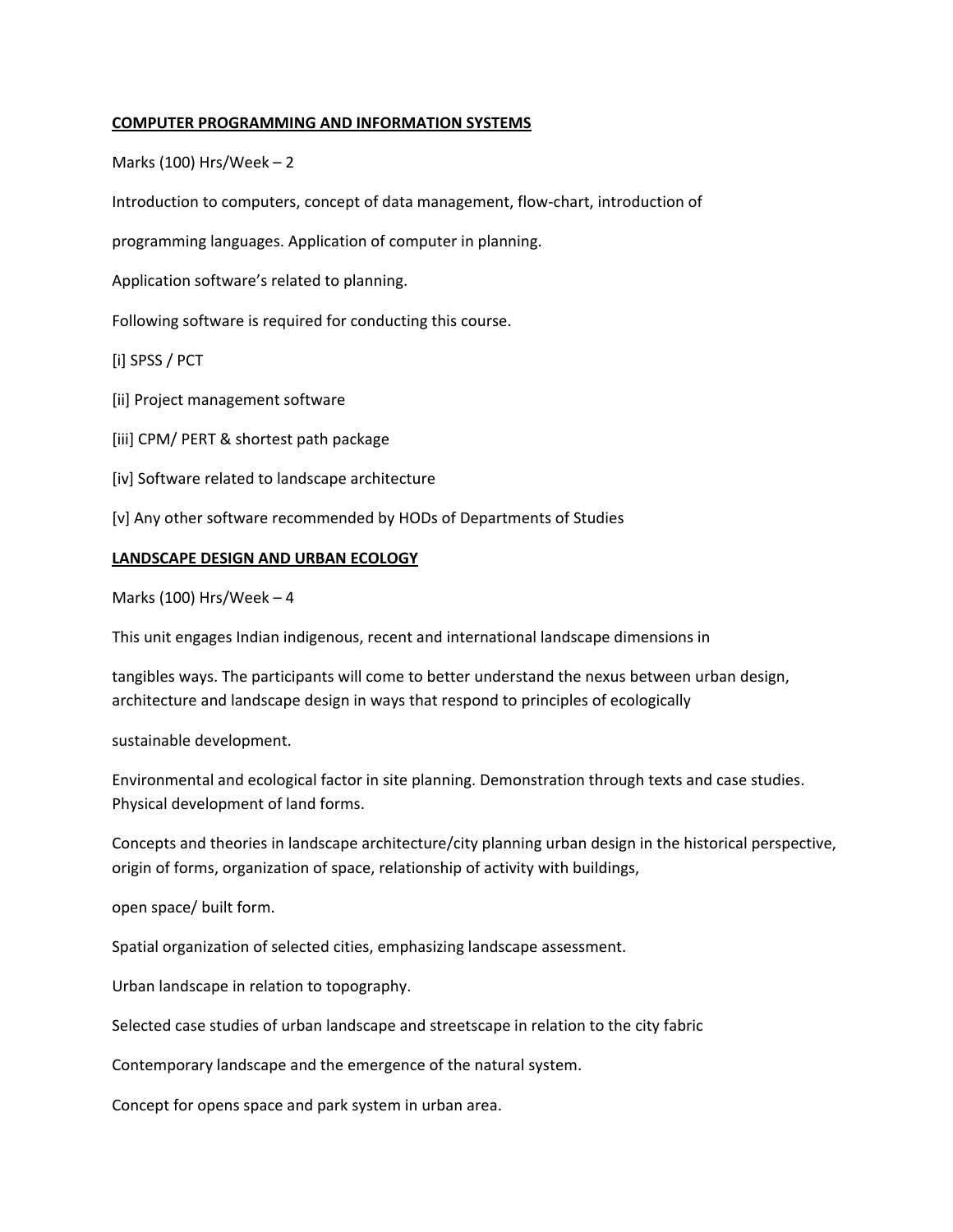#### **URBAN DESIGN STUDIOS**

Marks (450) Hrs/Week‐ 12

The Central subject of the units, intensive studies design work on important contemporary

urban programming and development challengers, to develop both practical skills and critical thinking.

Morphological and image structure survey / analysis of a selected part of a traditional urban

area with detailed studies of urban landscape and streetscape.

Formulation of outline land use and design structure proposals for the area. Evolution of a viable design program.

Presentation of final proposals with three‐dimensional models and sketches.

SEMESTER II

|                                             | <b>TEACHING SCHEME</b> |                |                |                |
|---------------------------------------------|------------------------|----------------|----------------|----------------|
| Semester II                                 | lecture                | Studio         | total          |                |
| <b>Physical Planning</b>                    | $\overline{2}$         |                | 2              | 2              |
| Transportation and Traffic for Urban Design | $\overline{2}$         | $\overline{2}$ | 4              | 4              |
| Urban environmental science and services    | $\overline{2}$         |                | $\overline{2}$ | $\overline{2}$ |
| Development finances                        | $\overline{2}$         |                | $\overline{2}$ | $\overline{2}$ |
| Urban and Regional Design in Mumbai         | $\overline{2}$         | $\overline{2}$ | 4              | 4              |
| Design Studio II                            |                        | 12             |                |                |
|                                             | 10                     | 16             | 26             | 26             |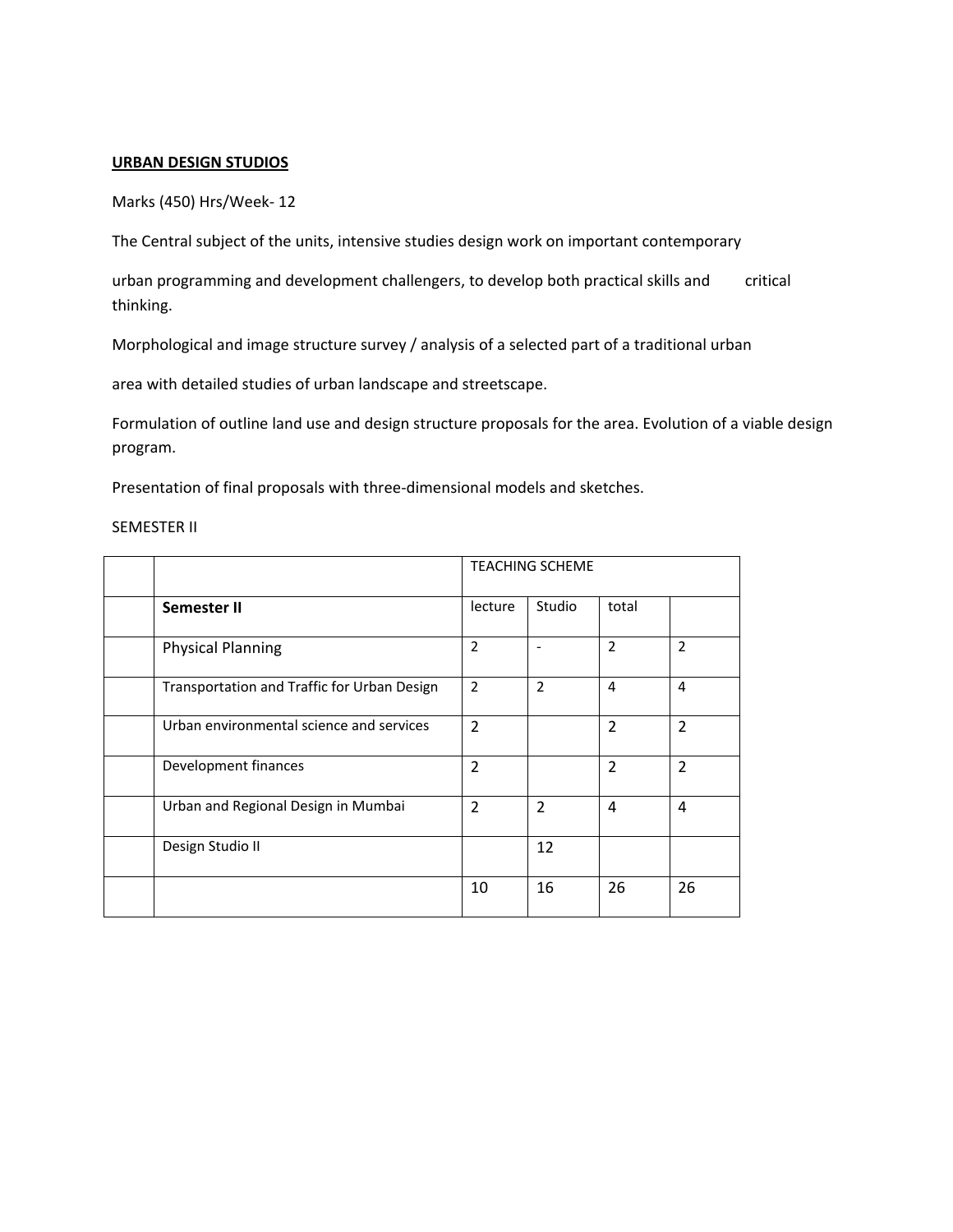# Examination Scheme SEMESTER II

|                                             | <b>Examination Scheme</b> |                |                  |       |  |  |
|---------------------------------------------|---------------------------|----------------|------------------|-------|--|--|
| <b>EXAM CONDUCTED BY UNIVERSITY</b>         | Theory<br>(paper)         | Sessional work |                  |       |  |  |
| <b>SEMESTER II</b>                          |                           | Internal       | External<br>viva | Total |  |  |
| <b>Physical Planning</b>                    | 50                        | 50             |                  | 100   |  |  |
| Transportation and Traffic for Urban Design | 50                        | 50             |                  | 100   |  |  |
| Urban environmental science and services    | 50                        | 50             |                  | 100   |  |  |
| Development finances                        | 50                        | 50             |                  | 100   |  |  |
| Urban and Regional Design in Mumbai         | 50                        | 50             |                  | 100   |  |  |
| Design Studio II                            |                           | 300+150        |                  | 450   |  |  |
|                                             |                           |                |                  | 1000  |  |  |

#### **SEMESTER II**

The following are detail syllabi for various subjects of Semester II of Master's degree in

Urban Design

#### **PHYSICAL PLANNING**

Marks (100) Hrs/Week –2

The interaction between types and intensities of land use, transportation and broader

dynamics of change in the physical environment.

Preparation of urban and regional development plan:‐ various approaches comprehensive

planning; systems approach to planning case studies identifying use of techniques.

Aerial photography: basic principles and techniques of photogrammetry, photo interpretation

and remote sensing.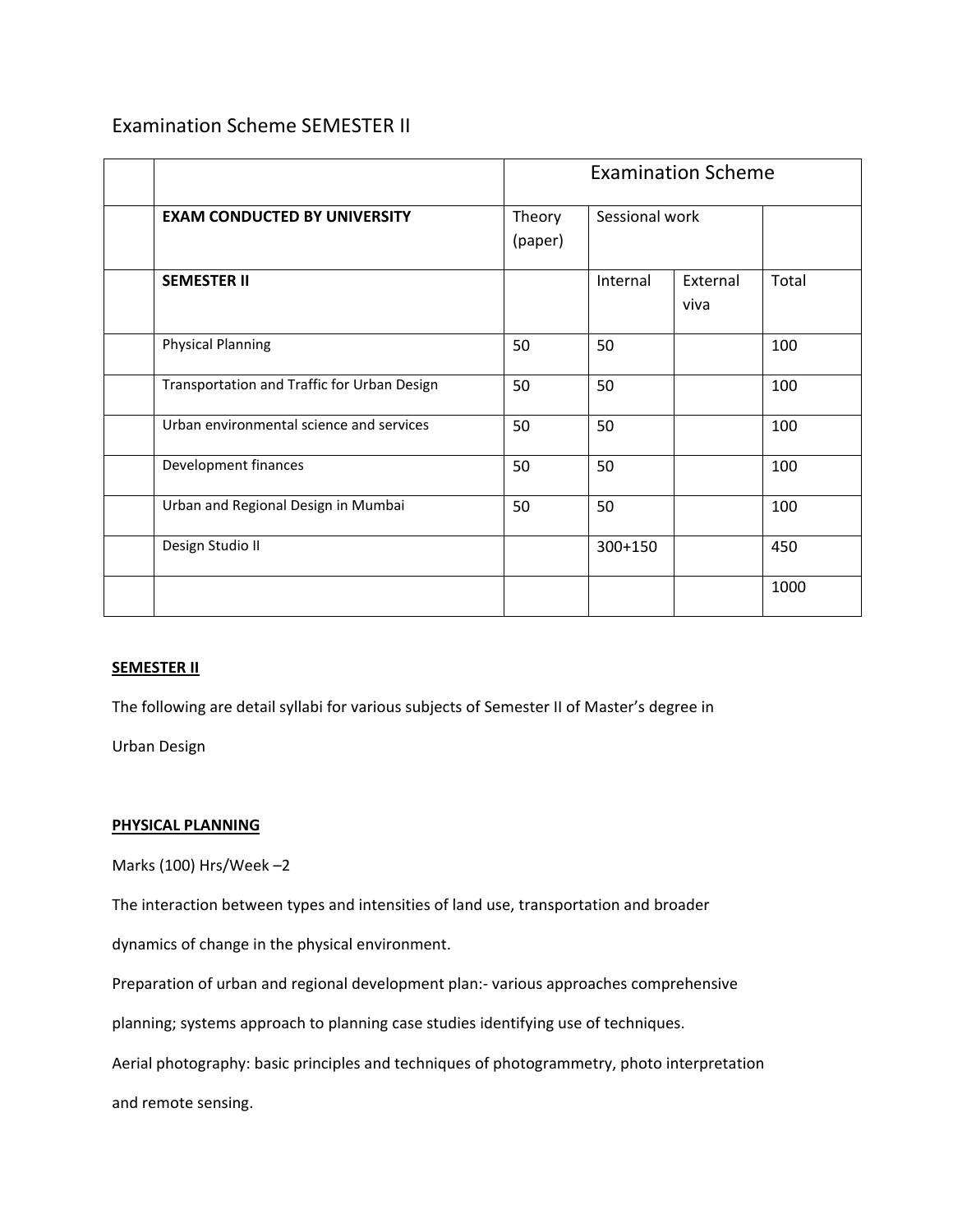Collection of data by photo‐interpretation and remote sensing techniques, analysis and interpretation of these data and compilation of interpreted data for the metric maps. Specific applications in urban and regional planning, housing, urban design and landscape analysis.

Social applications of open space, development and pattern of space utilization in urban areas. Behavioral factors in urban landscape design.

Design vocabulary and its application to improve the physical settings for the development process.

#### **TRANSPORTATION AND TRAFFIC FOR URBAN DESIGN**

Marks (100) Hrs/ Week‐ 4

The unit presents both fundamental and advanced traffic and personal/public transport

strategies for better urban design.

Besides basic engineering and design principles for roads

and streets, it explores transport policy and planning choices at the local scale in relation to

multi‐model optimization programs and projects.

Emphasis is on the full integration of local transport parameters into urban design, as well as on comprehensive strategies towards environmental innovation.

#### **URBAN ENVIRONMENTAL SCIENCE AND SERVICES**

Marks (100) Hrs/Week –2

The technical systems and dynamics those are critical to urban design, such as city

microclimates, air flows, sound, lighting and utilities

#### **DEVELOPMENT FINANCE**

Marks (100) Hrs/Week –2

The economics of property development in both the public and private sectors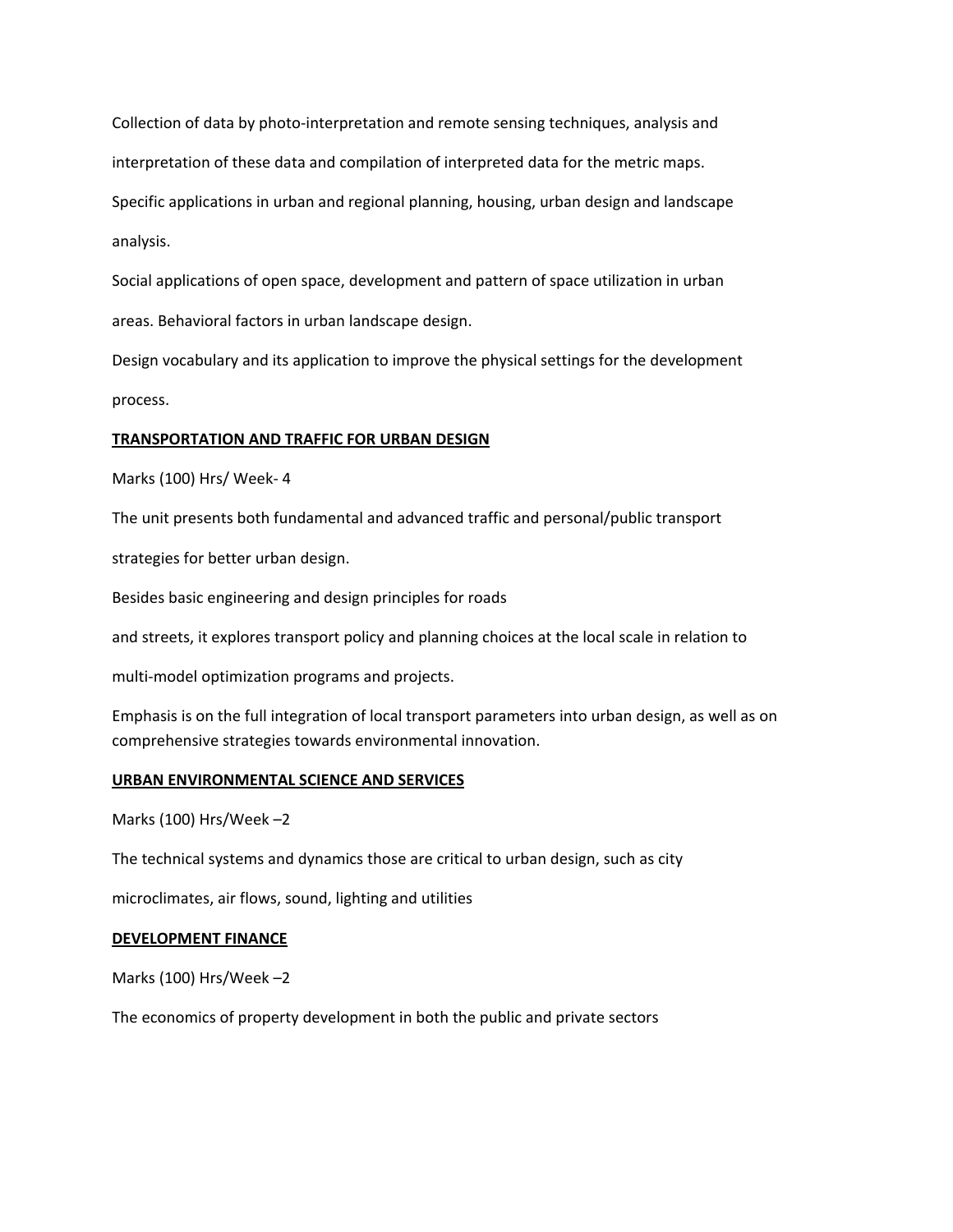#### **URBAN AND REGIONAL DESIGN IN MUMBAI**

#### Marks (100) Hrs/Week –4

This in‐depth, hands‐on unit combines lectures, workshops and fieldwork, exploring the history, current practice and visions and the future outlooks or urban and regional design in Mumbai.

Among other themes to be explored policies, programs and activities of various public institutions as they drive urban forms changes on a large and very large scale, current urban and regional design issues as seen by key professional groups and private practitioners, as well as give a detailed exposure to the ideas, methods and projects pursued by non governmental organizations active in the region.

The professor of Urban Design will teach this subject with the assistance of a number of outstanding government executives and area

experts.

#### **URBAN DESIGN STUDIOS II**

Marks (450) Hrs/Week –12

The Central subject of the units, intensive studies design work on important contemporary urban programming and development challengers, to develop both practical skills and critical thinking.

Morphological and image structure survey/ analysis of a selected part of a traditional urban area with detailed studies of urban landscape and streetscape.

Formulation of outline land use and design structure proposals for the area. Evolution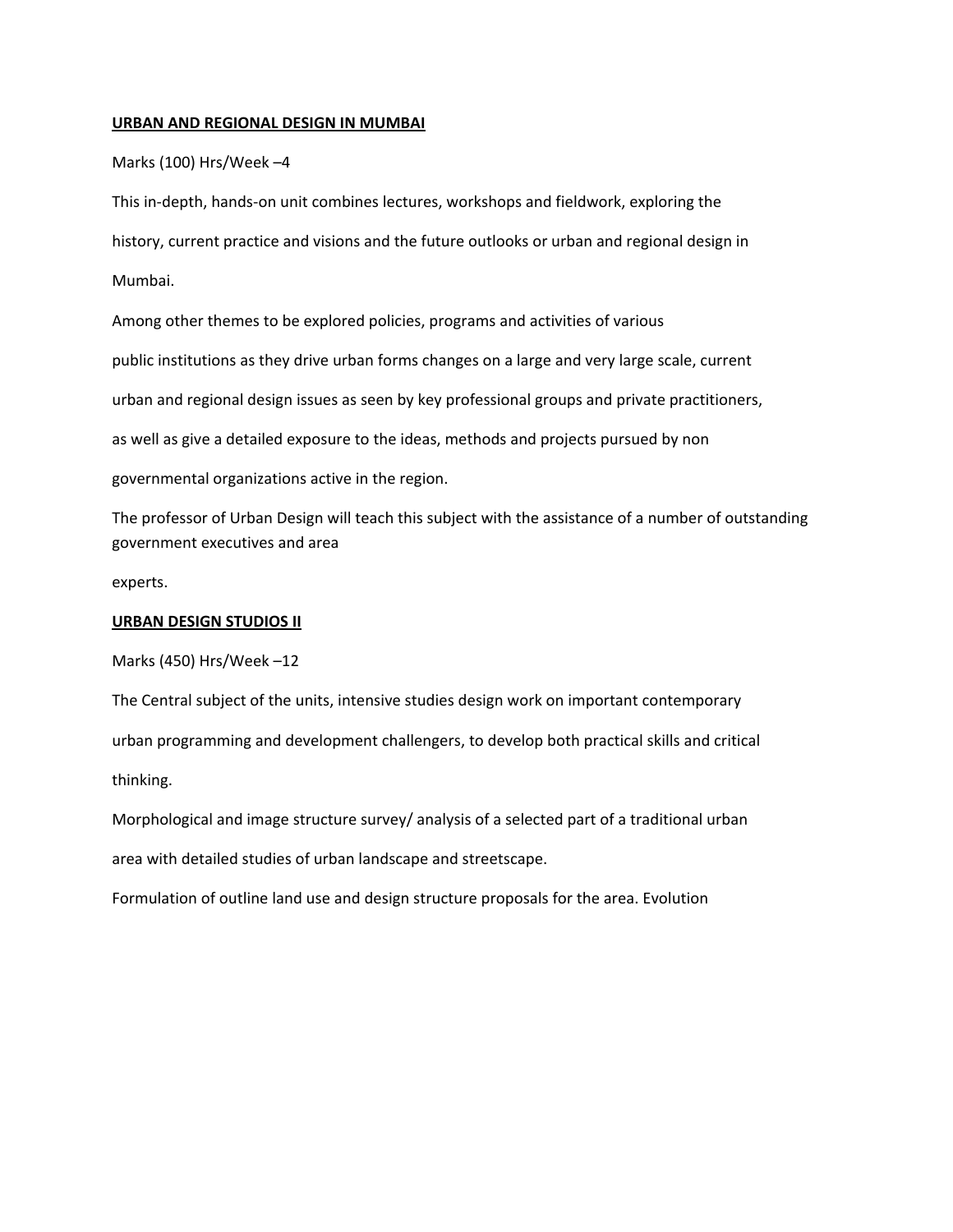# **SEMESTER III**

|                                                    | <b>TEACHING SCHEME</b> |                |                |                |  |
|----------------------------------------------------|------------------------|----------------|----------------|----------------|--|
| SEMESTER III EXAM CONDUCTED BY<br><b>COLLEGE</b>   | lecture                | Studio         | total          | Credits        |  |
| <b>Research Methods</b>                            | $\overline{2}$         |                | $\overline{2}$ | $\overline{2}$ |  |
| Urban bye laws and planning Legislation            | $\overline{2}$         |                | $\overline{2}$ | $\overline{2}$ |  |
| Real Estate and land management in Urban<br>Design | $\overline{2}$         |                | $\overline{2}$ | $\overline{2}$ |  |
| Seminar                                            | $\overline{2}$         | $\overline{2}$ | 4              | 4              |  |
| Urban Design III                                   |                        | 12             | 12             | 12             |  |
| Thesis I                                           | $\overline{2}$         |                | $\overline{2}$ | $\overline{2}$ |  |
| Total                                              | 10                     | 14             | 24             | 24             |  |

# SEMESTER III EXAMINATION

# CONDUCTED BY COLLEGE

|                                                           |         | <b>Examination Scheme</b> |                |       |  |  |  |
|-----------------------------------------------------------|---------|---------------------------|----------------|-------|--|--|--|
| SEMESTER III EXAM CONDUCTED BY                            | Theory  |                           | Sessional work |       |  |  |  |
| <b>COLLEGE</b>                                            | (paper) |                           |                |       |  |  |  |
| Semester III                                              |         | Internal                  | External viva  | Total |  |  |  |
| <b>Research Methods</b>                                   | 50      | 50                        |                | 100   |  |  |  |
| Urban bye laws and planning Legislation                   | 50      | 50                        |                | 100   |  |  |  |
| Real Estate and land management in<br><b>Urban Design</b> | 50      | 50                        |                | 100   |  |  |  |
| Seminar                                                   |         | 100                       |                | 100   |  |  |  |
| Urban Design III                                          |         | 300+150                   |                | 450   |  |  |  |
| Thesis I                                                  |         | 150                       |                | 150   |  |  |  |
|                                                           |         |                           |                | 1000  |  |  |  |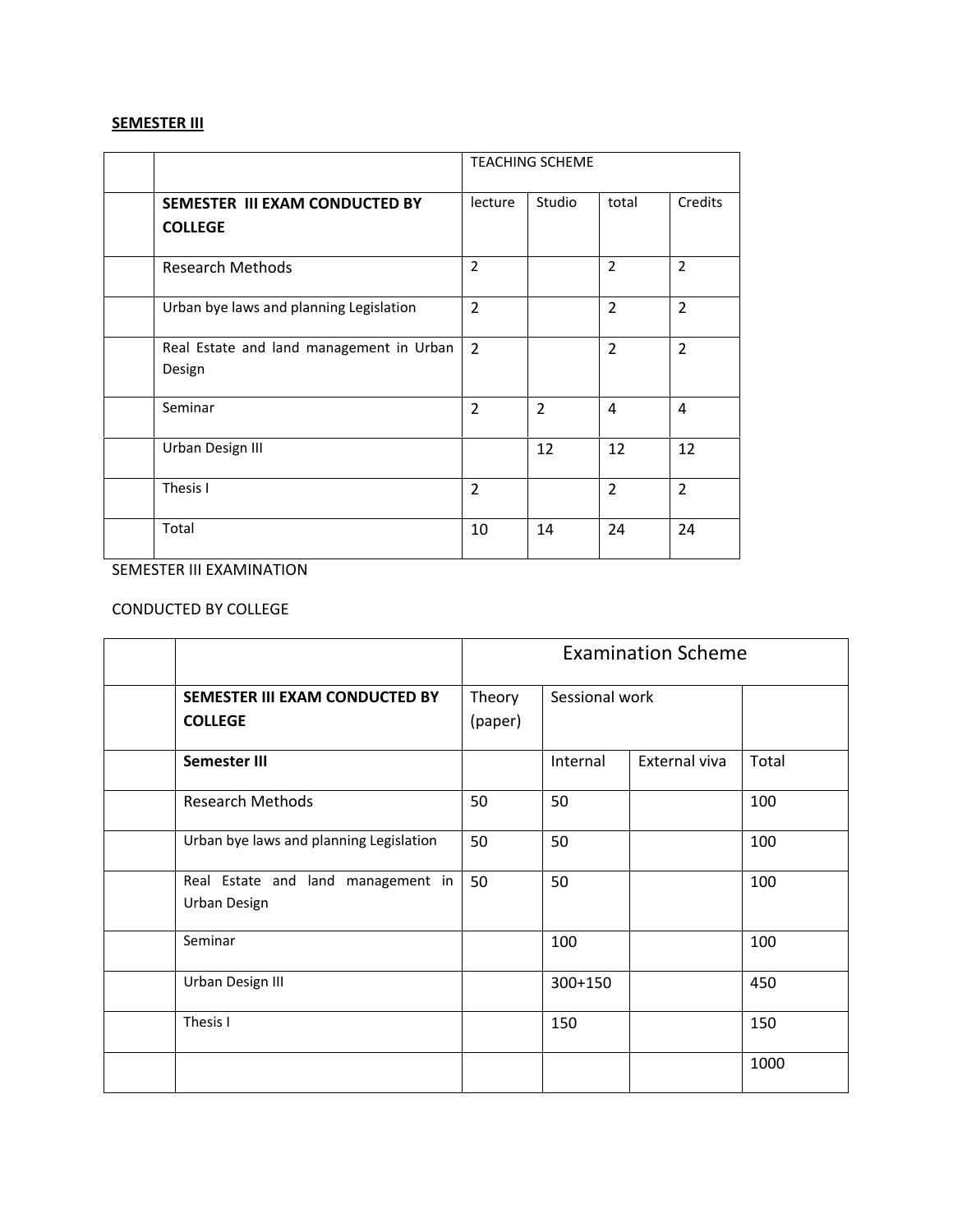#### **SEMESTER III**

#### **RESEARCH METHODS**

Marks 100 Hrs 2 per week

The course would have a dual purpose assisting the students towards articulating there are of concern, structure theory synopsis which has been chosen as their thesis. Towards exposing the students to various structures of knowledge, cultural theory which would equip them into methodologies to structure their area of concern.

#### **URBAN BYLAWS AND PLANNING LEGISLATION**

Marks 100 Hrs 2 per week

This is to deal with the awareness of Govt. policies, regulations, rules and laws related to land property, urban development in general and their impact on ordinal development.

Housing, slums and town planning in general and their impact on urban Form and Net works and actual development.

The legislation to include Income Tax Act, transfer of Property Act and Revenue code, Urban land ceiling and regulation Act.

Acquisition Act and Environment Protection Act and Constitution of India.

The legislation to include Rent Control Act. C0‐operative Society Act.

Apartment Ownership Act. National building code. Town Planning act,

Development Control Rules including TDR, Heritage, conservation and environment Protection Act.

Topics related to Urban Design will have to be identified and explained in from of lectures and discussed for understanding then impact on urban development activities. Urban infrastructure Institutions in India their role and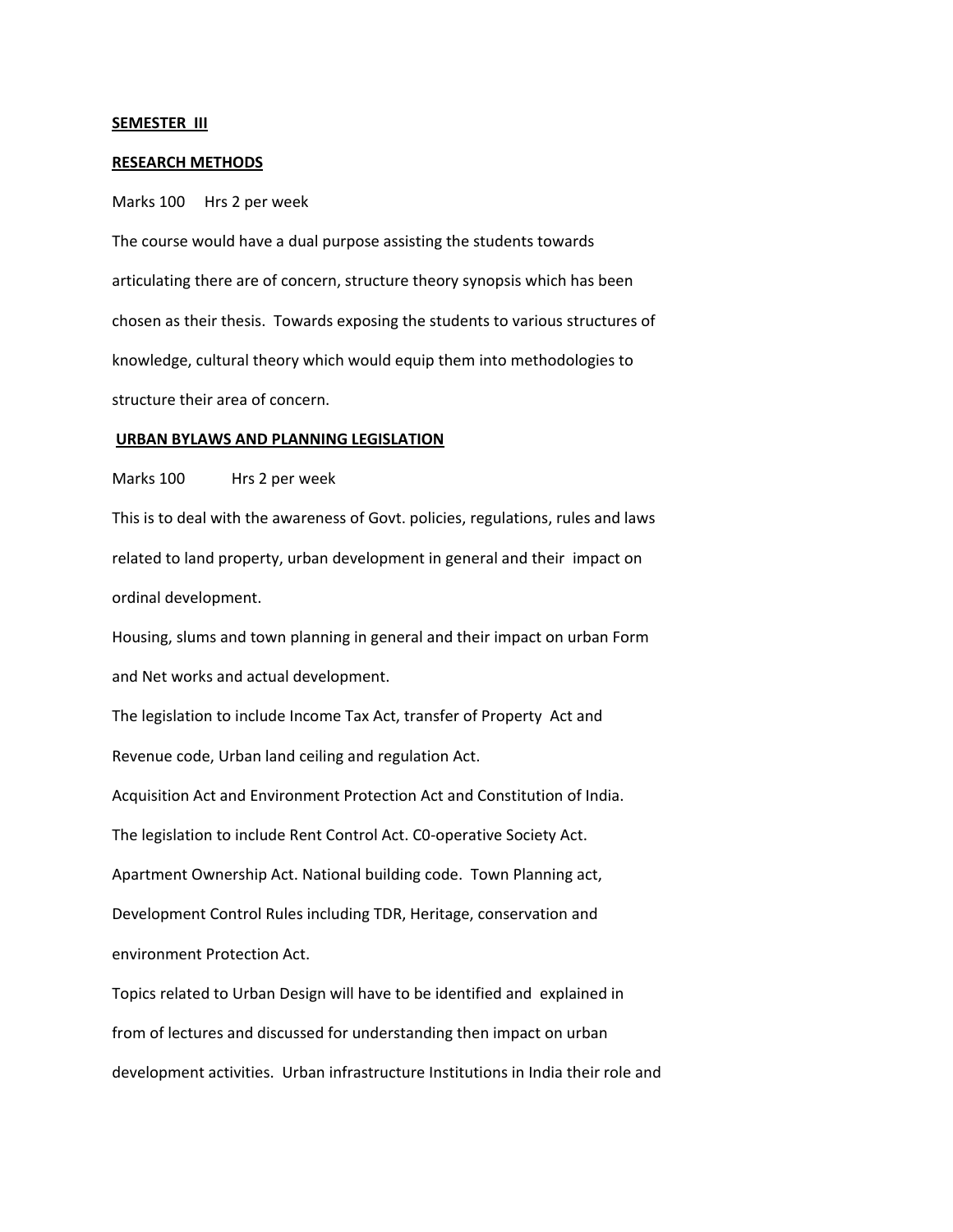participation in development process and support from International Finance Institutions Methods and Project Financing appraisal, monitoring and recovery systems, role of property taxes, stamp duty and development and in project implementation.

#### **REAL ESTATE AND LAND MANAGEMENT IN URBAN DESIGN**

Marks 100 Hrs 2 per week

The emphasis on the integration of planning, marketing, site analysis, Threshold analysis for development of new schemes, modes of real estate Development, Built-operate-transfer (BOT), housing co-operatives, financing - 13 mechanisms and real estate credit systems, fluctuations in property values and Study of land use changes in real‐estate trends, investment priorities in real estate.

#### **SEMINAR**

Marks (100) Hrs 2 per week

The seminar will evolve interaction with practicing urbanist with discussions on cases of urban intervention about the success and failures of the project. Case studies of major urban design projects both national international should be taken by the students. Preferences can be given to regional cases within the international context and their national one can be much more elaborated. The course shall come wide ranging issues in urban design including all the four streams that is housing, landscaping, transportation and conservative socio-economic aspects of urban phenomena will be thoroughly within this course thus covering the requirement of urban sociology and urban economics. Especially in the seminar specific emphasis will be given to topics of urban sociology and urban economics.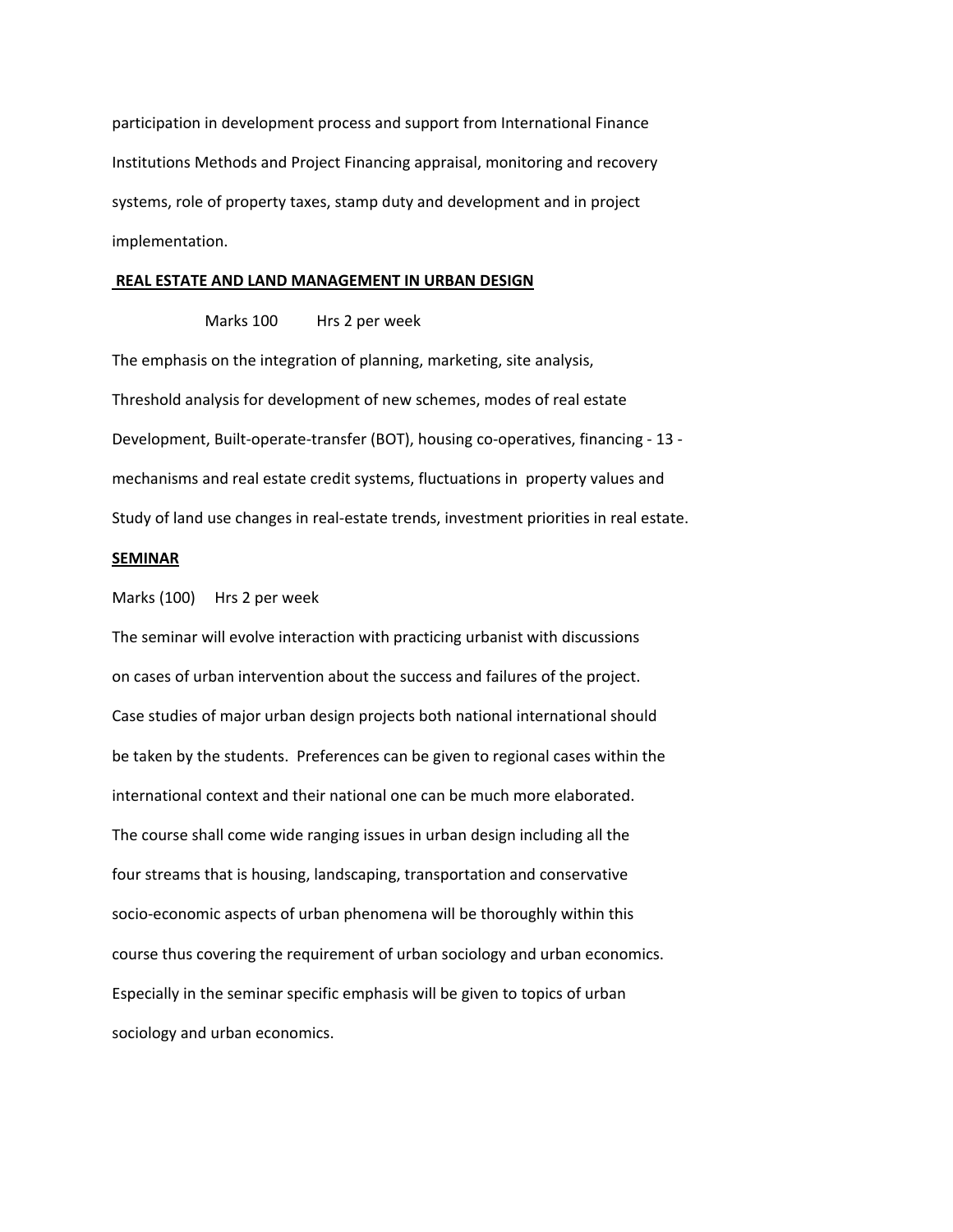#### **URBAN DESIGN III**

Marks (450) Hrs 12 per week

Based o similar methodological approach as outlined in urban design I and II, this studio will basically address the area of urban conservation of both architecture and the urban areas.

Thus with the background knowledge and expertise gained through the previous studio works on urban housing, urban landscaping and urban transportation comprehensive approach shall develop specifically with respect to urban area conservation.

#### THESIS

Marks (150) Hrs 2 per week

With the necessary background on theory and practical aspects of four major streams of urban design i.e. housing, landscaping, conservation and transportation, students shall undertake Independent research project on a micro level topic in any of the major or related minor disciplines. Research work shall provide opportunity in dealing with chosen topic, through original contribution and input after sorting out available data and material essentially it shall have theoretical study as well as application of the issue to a driven situation.

The Thesis is divided into two parts one that is initiated in Semester III and the Second demonstrated in Semester IV. In the first part students are required to put forth theoretical arguments, which would help them to work on the basis in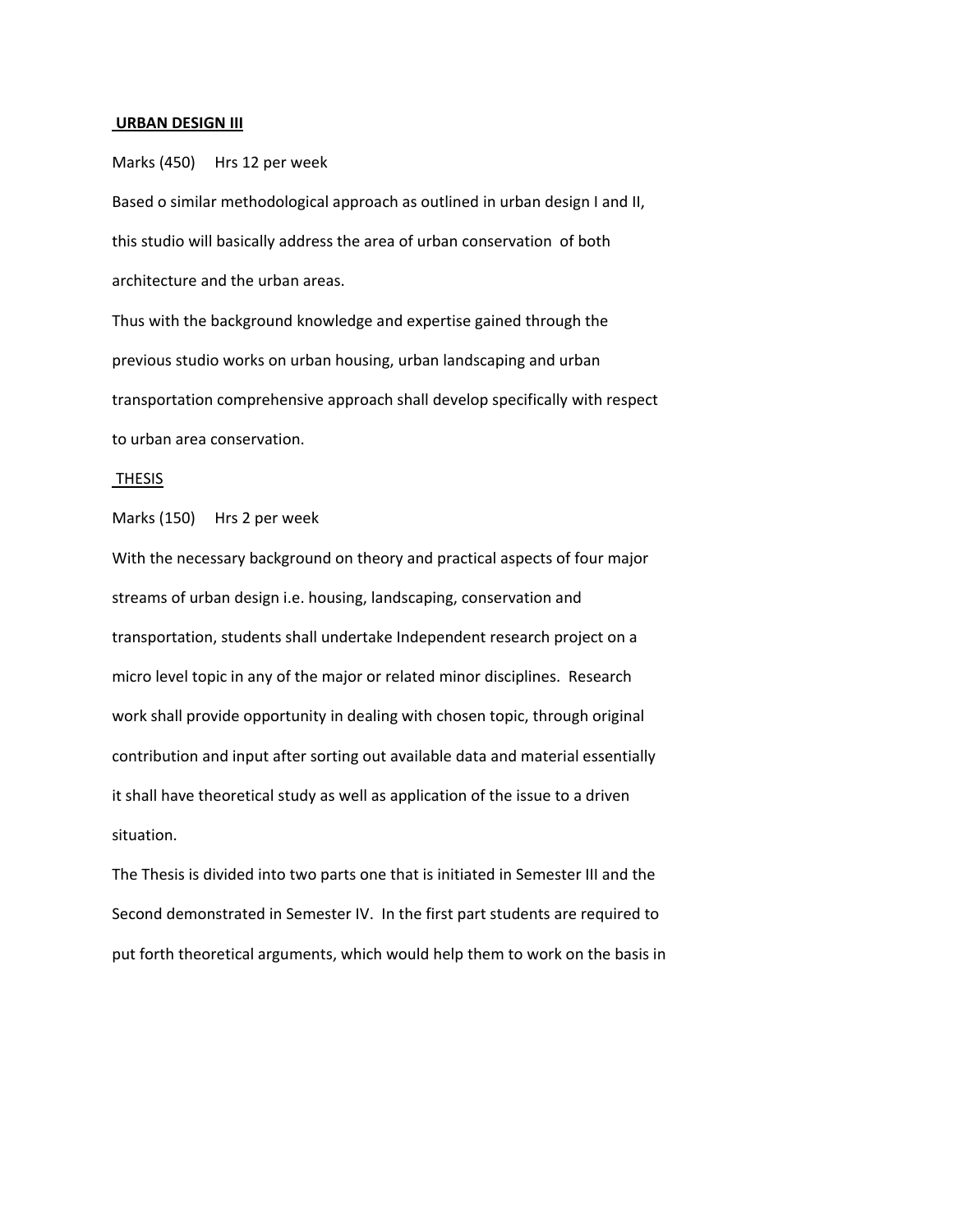# **SEMESTER IV**

| <b>SEM IV EXAM CONDUCTED BY</b><br><b>UNIVERSITY</b> | <b>TEACHING SCHEME</b> |        |       |    |  |
|------------------------------------------------------|------------------------|--------|-------|----|--|
| <b>Semester IV</b>                                   | lecture                | Studio | total |    |  |
| Urban Design Research                                |                        | 4      | 4     | 4  |  |
| Urban Design Seminar                                 |                        | 4      | 4     | 4  |  |
| <b>Thesis</b>                                        |                        | 16     | 16    | 16 |  |
|                                                      |                        |        | 24    | 24 |  |

#### **SCHEME OF EXAMINATION SEMESTER IV**

|                                                                                | <b>Examination Scheme</b> |                |               |       |  |  |
|--------------------------------------------------------------------------------|---------------------------|----------------|---------------|-------|--|--|
| <b>SEM</b><br>IV<br><b>EXAM</b><br><b>CONDUCTED</b><br>BY<br><b>UNIVERSITY</b> | Theory<br>(paper)         | Sessional work |               |       |  |  |
|                                                                                |                           | Internal       | External viva | Total |  |  |
| Urban Design Research                                                          |                           | 50             |               | 50    |  |  |
| Urban Design Seminar                                                           |                           | 100            |               | 100   |  |  |
| Thesis                                                                         |                           | 300            | 550           | 850   |  |  |
|                                                                                |                           |                |               | 1000  |  |  |
|                                                                                |                           |                |               |       |  |  |

# **SEMESTER IV**

The following are detail syllabi for various subjects of Semester IV of M. Arch in

Urban Design

# **URBAN DESIGN RESEARCH**

Marks (50) Hrs/ Week‐2

Independent research studies